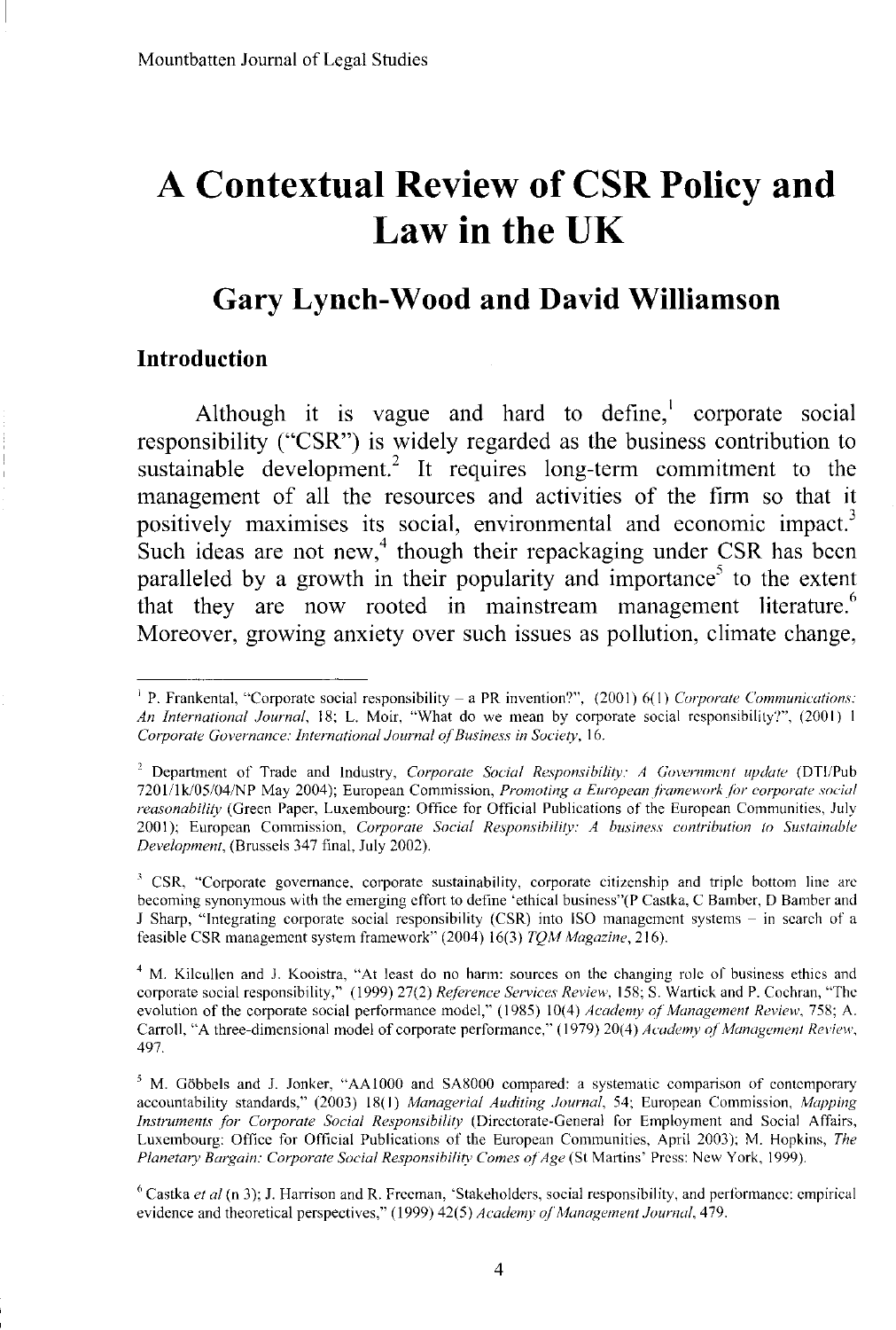globalisation, terrorism, poverty and corporate malpractice has resulted in CSR being catapulted onto policy-making agendas. The response from international and national policy-makers has tended to favour voluntary approaches.<sup>7</sup>

The emphasis on voluntarism implies action without regulation: an approach endorsed by European and national policy-makers.<sup>8</sup> Yet there is mounting pressure for legal intervention. This is explored by examining the Company Law Review, the Operating and Financial Review ("OFR") regulations and other attempts to enact primary and explicit CSR legislation in the United Kingdom ("UK"). Events suggest that the legal scope of CSR is likely to broaden in the future.

### **The European Union** ("EU") **and UK policy framework**

The EU made its first pledge on CSR at the Lisbon Summit in March 2000. Heads of State agreed there on a new strategic aim: to become the most competitive and dynamic knowledge-based economy in the world, capable of sustainable economic growth with more and better jobs and greater social cohesion. The Commission<sup>9</sup> has since highlighted the importance of CSR in achieving this aim.

In July 2001 the European Commission published a Green Paper on CSR.<sup>10</sup> This was an important policy document outlining Europe's objectives of raising awareness,<sup>11</sup> launching a CSR debate and developing a promotional framework. The Green Paper presented a widely publicised definition of CSR, describing it as a concept whereby companies integrate social and environmental concerns in their business operations and in their interaction with their stakeholders on a voluntary basis. This endorsement of voluntarism was not seen as a substitute to, or subjugation of, regulations on social rights or environmental standards.

<sup>7</sup> There has been a growth in voluntary initiatives (e.g. IS014001, EMAS, Responsible Care, SA8000, Investors in People, Global Reporting Initiative, Ethical Trading Initiative, AAlOOO, FTSE4Good, Dow Jones Sustainability Group Index).

<sup>g</sup> Department of Trade and Industry (n 2); Department of Trade and Industry, *Business and Society: Developing corporate social responsibility in the UK* (March 2001); European Commission 2001 (n 2).

<sup>&#</sup>x27;European Commission 2001 and 2002 (n 2).

<sup>&</sup>lt;sup>10</sup> European Commission 2001 (n 2).

<sup>&</sup>lt;sup>11</sup> As part of its awareness-raising campaign the Commission released a compendium of Member State initiatives on CSR. Sec European Commission, *Corporate Social Responsibility: National public policies in the European Union* (Directorate-General for Employment and Social Affairs, Luxembourg: Office for Official Publications of the European Communities, January 2004).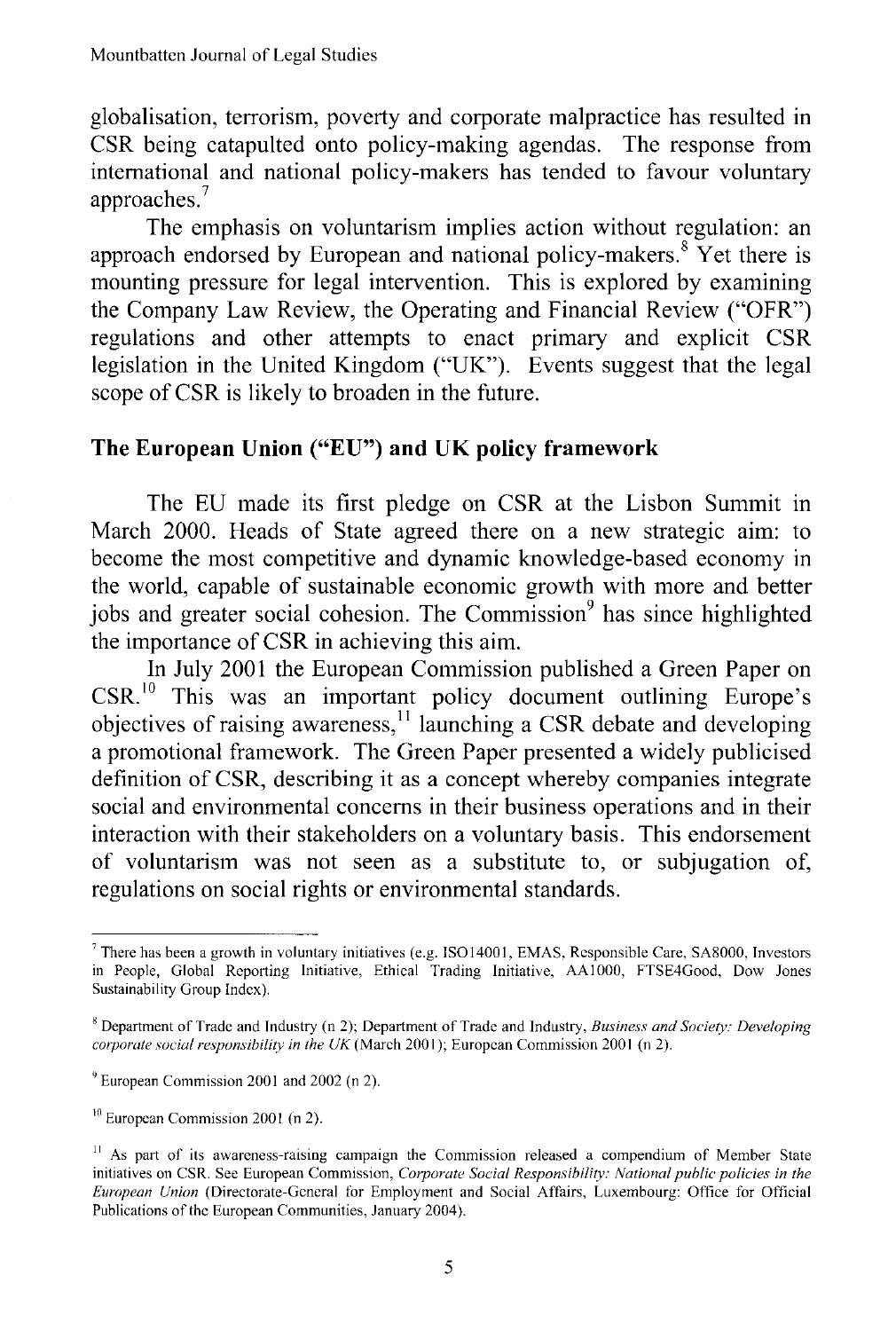Following extensive consultation the Commission published a Communication<sup>12</sup> that reaffirmed the Green Paper's definition and set out what it considered a consensus on three aspects of CSR. Firstly, it is behaviour over and above legal requirements and is voluntarily engaged in since it is in businesses' long-term interests. Secondly, it is intrinsically linked to sustainable development, entailing the integration of economic, social and environmental issues in business operations. Thirdly, it is not an optional add-on to core activities, since it has a fundamental effect on how businesses are run. When discussing the ED framework for CSR, the Commission outlined the following principles for action: (a) recognition of the voluntary nature of CSR, (b) the need for credibility and transparency of practices, (c) focus on activities where Community involvement adds value, (d) a balanced and all-encompassing approach, including economic, social and environmental issues as well as consumer interests, (e) attention to the needs and characteristics of SMEs and (f) support and compatibility with existing international agreements and instruments.

The Commission then described a strategy aimed at increasing knowledge of the positive impacts of CSR, exchanging experiences and good practice, promoting and developing management skills, fostering CSR among SMEs, facilitating convergence and transparency of practices, integrating CSR into Community policies and creating an ED Multi-Stakeholder Forum.

The ED Multi-Stakeholder Forum was established in October  $2002$ <sup>13</sup> Its objective was to foster CSR and promote innovation, transparency and convergence of practices and instruments. This was to be achieved by improving knowledge about the relationship between CSR and sustainable development and by investigating the feasibility of common guiding principles for CSR practices and instruments. In its final report<sup>14</sup> the Forum again restated the Green Paper definition, stressing that CSR is the voluntary integration of environmental and social considerations into business operations (over and above legal requirements and contractual obligations). More specifically, the Forum proclaimed that CSR: (a) requires the commitment of management, (b) is about core business activities, (c) is one of many ways of achieving economic, social

<sup>&</sup>lt;sup>12</sup> European Commission 2002 (n 2).

<sup>13</sup> European Commission, *EU Multi-Stakeholder Fomm on Corporate Social Responsihility* (August 2003). See http://europa.eu.int/comm/enterprise/csr/index forum.htm and also http://forum.europa.eu.int/irc/empl/csr\_eu\_multi\_stakeholder\_forum/info/data/en/csr%20ems%20forum.htm

<sup>14</sup> EU Multi-Stakeholder Forum on CSR, *Final results and recommendations* (June 2004).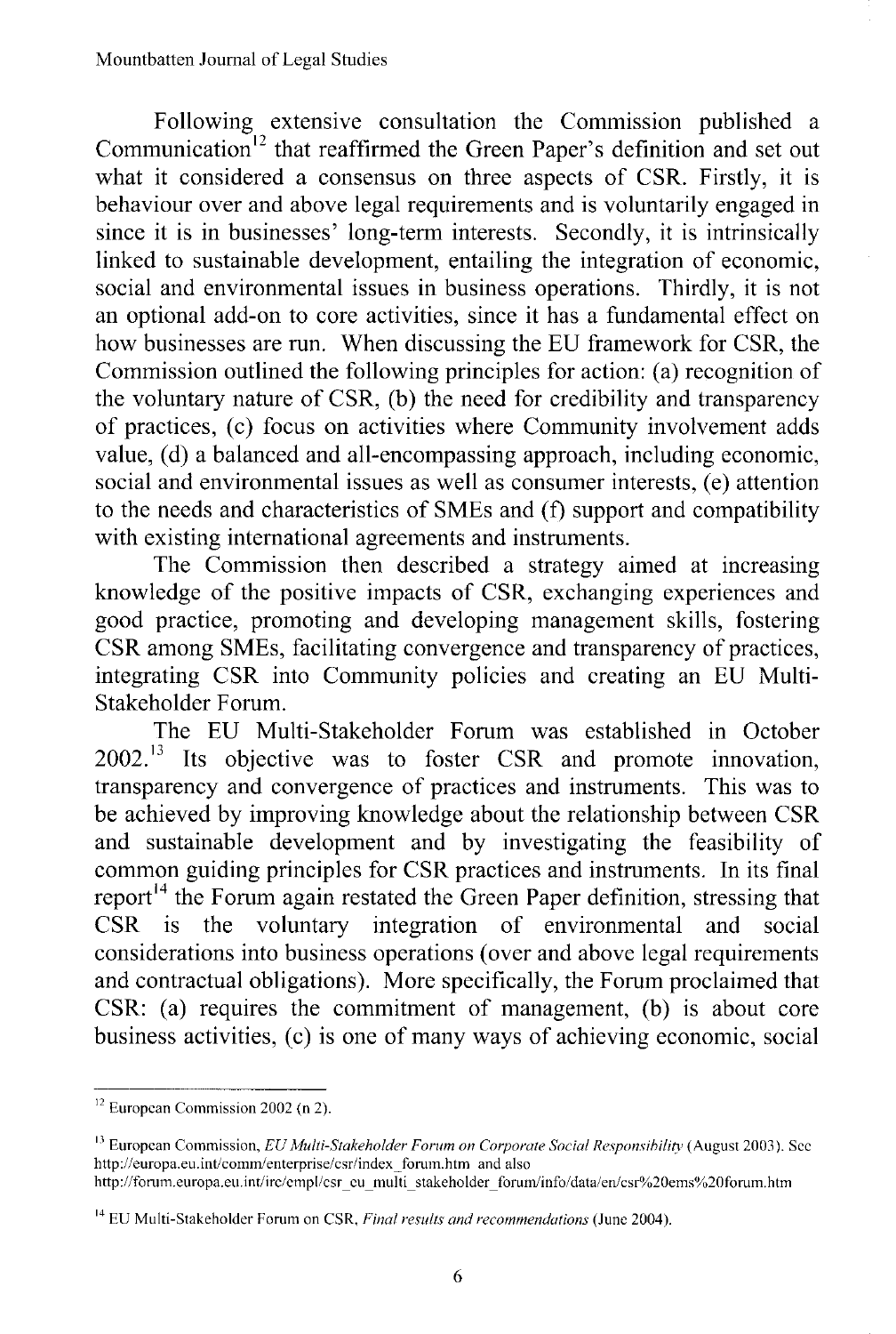and environmental progress, and for integrating these concerns into business practices, (d) complements other ways of ensuring high environmental and social performance, (e) is an ongoing learning process,  $(f)$  must impact up and down the supply chain and  $(g)$  benefits are achieved when companies communicate their activities in a transparent and meaningful way. The Forum also proclaimed that practices are improved when there is stakeholder dialogue, and practices and tools are converging on a market-led basis; moreover, practices must take account of different contexts and challenges when companies are operating in developing countries and/or situations of weak governance.

Primary responsibility for establishing the economic, environmental<br>social framework conditions for sustainable growth and and social framework conditions for sustainable growth and entrepreneurship was said to rest with governments and public authorities. It was recommended that public authorities establish an appropriate legal framework and suitable economic and social conditions so that companies wanting to go further with CSR would benefit in the market place.

Voluntarism indicates a lack of legislative activity on CSR. Impetus from the Lisbon Summit, however, resulted in the Accounts Modernisation Directive  $(2003/51/EC)$ ,<sup>15</sup> which modifies the reporting requirements in directors' reports so that from 2005 certain companies will be required to report on non-financial matters. The Directive states that, to the extent necessary for an understanding of the company's development, performance and position, the analysis shall include both financial and, where appropriate, non-financial key performance indicators relevant to the business. <sup>16</sup> Importantly, non-financial key performance indicators were now seen to include information on employee issues and the environment.

In the UK, the Government appointed the world's first Minister for CSR in March 2000. The Minister's early work focused on developing the business case, encouraging good practice, promoting CSR internationally and joining up action across Government. Three related All-Party and joining up action across Government. Parliamentary Groups were established - on Corporate Governance, Corporate Social Responsibility and Socially Responsible Investment with the Group on CSR being established to promote debate, improve understanding and encourage business interaction with wider society. In 2001 the Government published its first CSR report, $17$  stressing its

<sup>&</sup>lt;sup>13</sup> [2003] OJ L178/16. This amends earlier Directives: 78/660/EEC ([1978] OJ L 222/11); 83/349/EEC ([1983]<br>OJ L193/1); 86/635/EEC ([1986] OJ L372/1); and 91/674/EEC ([1991] OJ L374/7).

<sup>16</sup> Member States can exempt companies from this obligation.

<sup>&</sup>lt;sup>17</sup> Department of Trade and Industry (2001).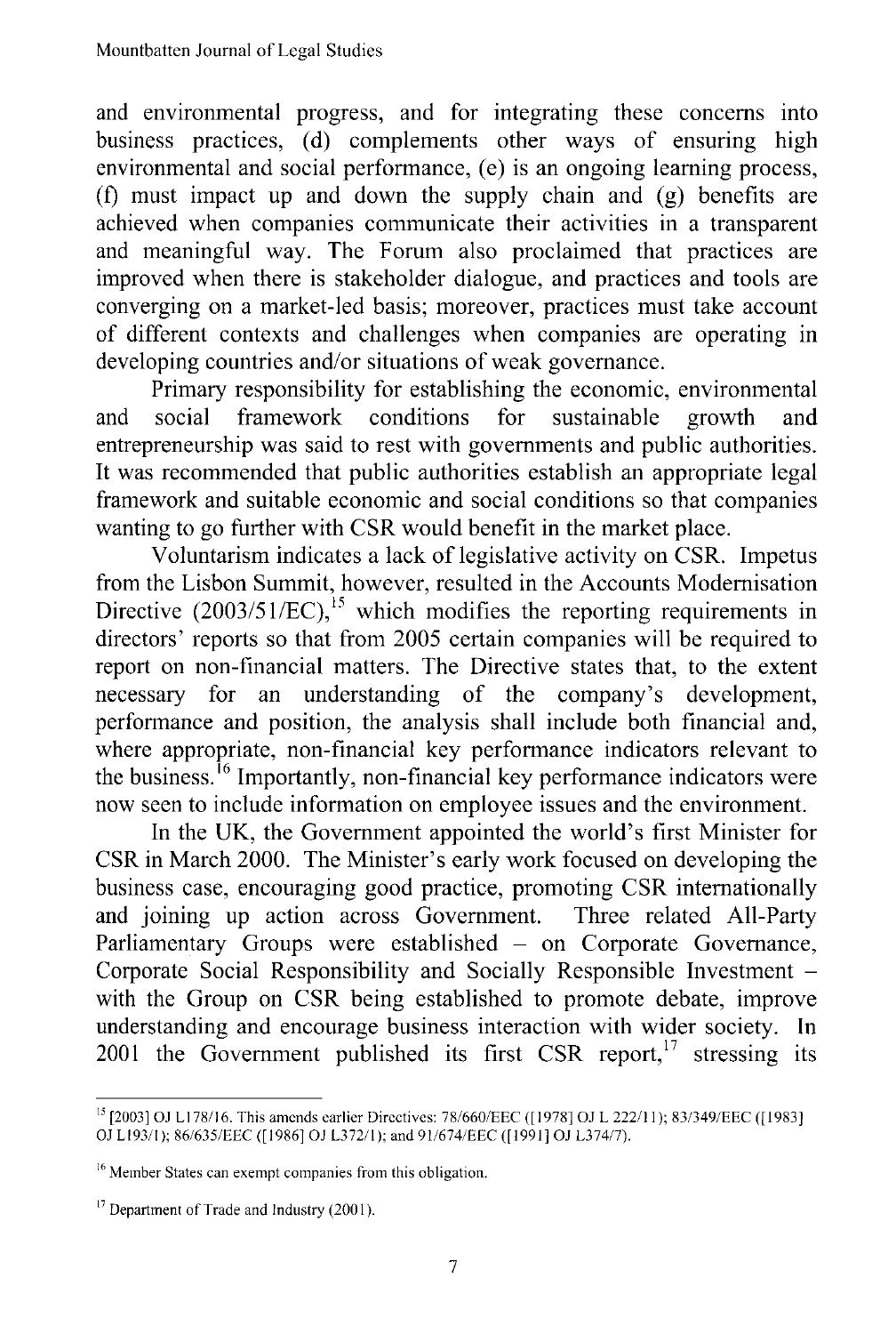responsibility for promoting the business case and in providing leadership by helping to achieve consensus on vision and priorities for action. These developments reflect a policy perspective that clearly endorses the voluntary approach articulated at ED level. **In** May 2004 the Government released a CSR update in which the Minister said he remained convinced that the focus should be a voluntary one although the "policy framework must use the right mix of tools  $-$  including fiscal and regulatory measures where appropriate  $-$  to boost socially and environmentally responsible performance".<sup>18</sup> Compliance with legal requirements was, therefore, seen as the base that businesses should go beyond "in the interests of business and the rest of society". The Government stresses the importance of working in partnership with the private sector, community bodies, unions, consumers and other stakeholders so that innovative approaches to the development and application of best practice (which are equated to the maintenance of minimum levels of performance in health and safety, equal opportunities and the environment) can be encouraged. It continues in a similar vein, emphasising the need for open and constructive dialogue and the creation of a policy framework that encourages and enables responsible behaviour by businesses.

**In** short, extant policy emphasises voluntary approaches to CSR. Yet policy-makers recognise that CSR does not operate outside existing or future legal frameworks. Moreover, if the intention is to encourage businesses to go beyond basic compliance, then it is incumbent on policymakers to create an enabling legal environment within which CSR can flourish. The design of the legal framework, within which this strategy can operate, is clearly important and is outlined below.

## **Assessing the impact of existing regulatory regimes in the UK**

Voluntarism reflects unease with legislation that requires company executives to assess and report on their CSR performance. This is underlined by a company-law framework offering legal protection for shareholders in preference to other stakeholders.<sup>19</sup> The recent Company Law White Paper<sup>20</sup> stresses that the basic goal for directors is the company's success in the collective best interests of its shareholders (in preference to employees, customers, suppliers, communities and the

<sup>&</sup>lt;sup>18</sup> Department of Trade and Industry (2004), 4.

l' See, Frankental, *op. cit.*

<sup>&</sup>lt;sup>20</sup> Department of Trade and Industry, *Modernising Company Law* (Cm 5553-1 July 2002).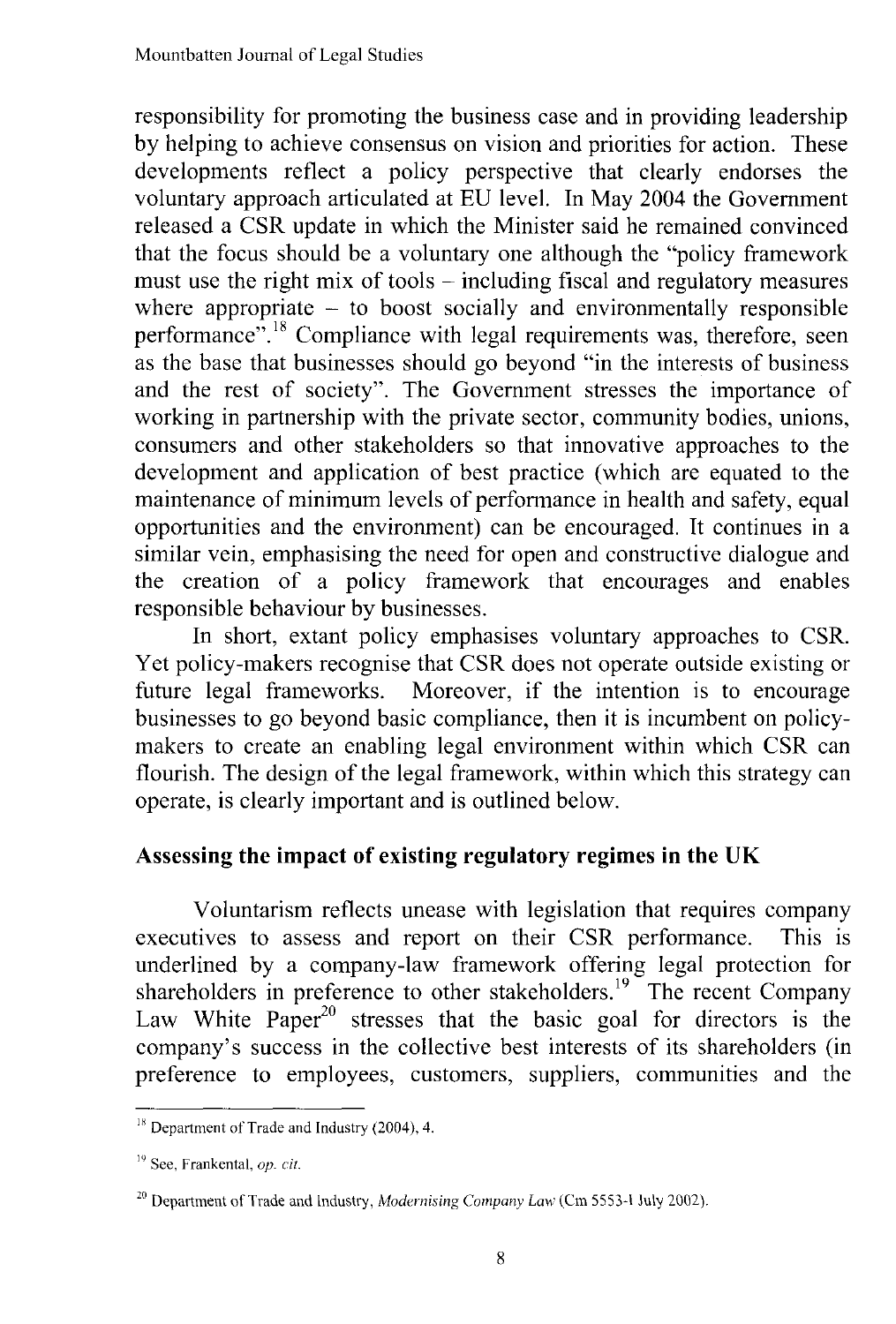environment). Recent and unsuccessful attempts by Private Members to pass explicit CSR legislation also demonstrate the lack of support for more compulsory measures.

Yet, the policy emphasis on voluntarism does not imply unbridled self-governance because there is a broad set of legal frameworks that coerce firms into tackling their wider impacts and internalise their externalities. Current frameworks, therefore, provide an important backdrop for many aspects of a firm's internal and external stakeholder relationships. Human rights law, for instance, is already an integral part of  $CSR<sub>1</sub><sup>21</sup>$  Other measures providing basic rights, that can affect corporate behaviour, include environmental protection, sex, race, religious and disability discrimination, consumer product satisfaction and safety, protection of visitors, and employee health and safety; the EU has made a significant contribution to many of these. An example of a measure that is more clearly aligned to CSR is the July 2000 amendments to the Pensions Act of 1995, requiring trustees of occupational pension schemes to make public their policies on social, environmental and ethical issues when making investments.<sup>22</sup> Approaches like this, however, are still industryspecific and notable in their rarity.

While current legal frameworks affect many aspects of a firm's activities and can impact on stakeholder relationships, they can be individually and collectively criticised for failing to go far enough in protecting and engaging stakeholders. In addition to the claim that they are fragmented, issue-specific, piecemeal and reactive, there is the concern that they affect stakeholder relations without necessarily encouraging genuine engagement or dialogue. This is because firms do not have to consider their wider impacts in a tactical, holistic or integrated way, or develop management systems that incorporate CSR principles into strategic and operational decision-making. Nor do they have to report accurately their impacts to external stakeholders such as business partners, customers, suppliers, shareholders, investors and consumers. As Sternberg<sup>23</sup> has argued, senior managers are only obliged to run the

<sup>21</sup> D. Kinley, "Lawyers, Corporations and International Human Rights Law," (2004) 25(10) *Company Lawyer,* 298.

<sup>22</sup> These measures are the subject of some criticism. See, D. Coles and D. Green, *Do UK Pension Funds Invest Responsiblv? A Survey* 01' *current practice on Socially Responsible Investment* (July 2002), http://www.justpensions.org

<sup>23</sup> E. Sternberg, *Corporate Governance: Accountability in the Marketplace* (London: Institute of Economic Affairs 2004).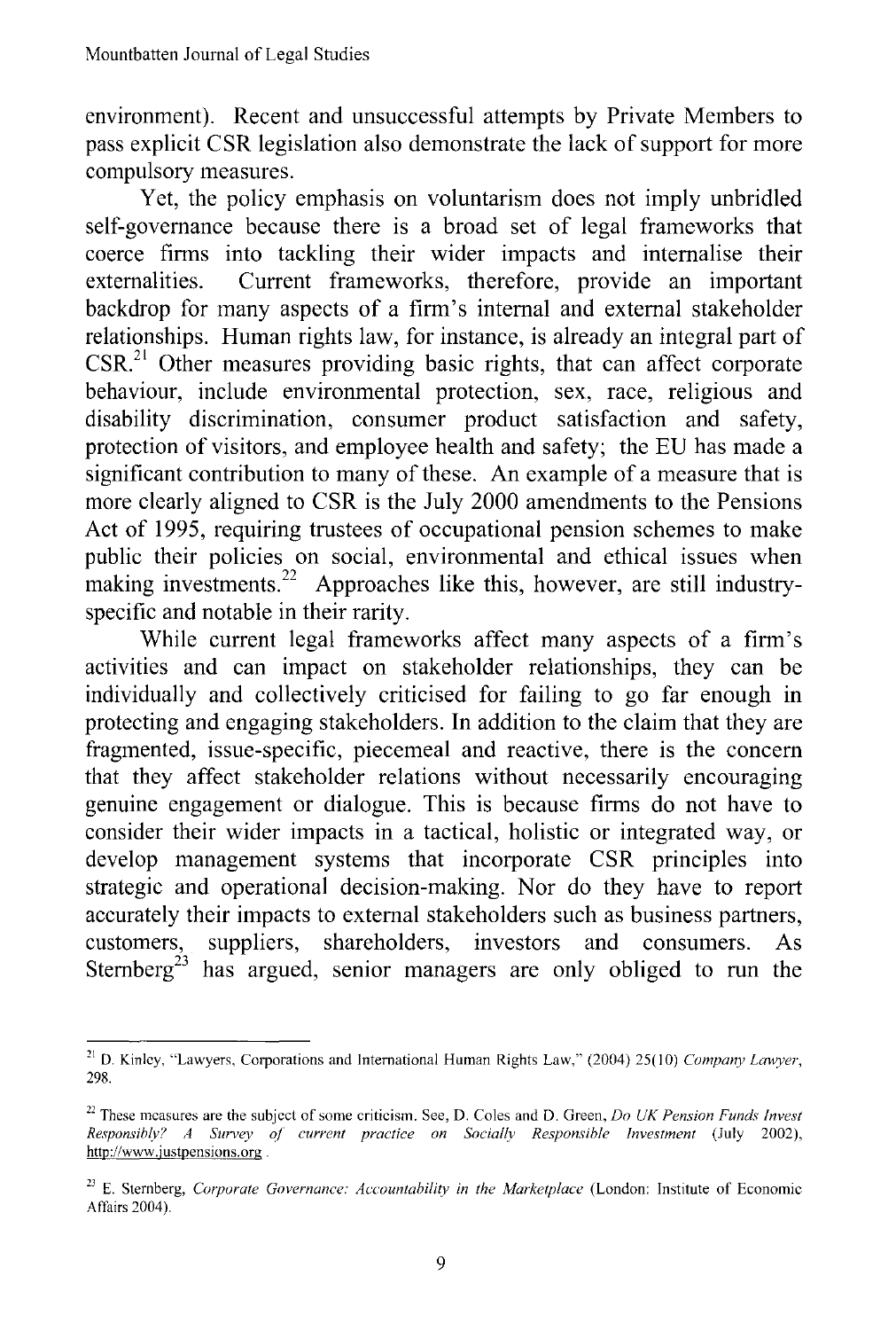company in accordance with the corporate objectives set by their shareholders.

### **Regulation versus Voluntarism**

One of the key debates concerns the effectiveness and efficiency of regulation. Selecting the correct regulatory framework and assessing how good it is at achieving those framework goals, are essential. For example, one of the problems of an approach, based on a collection of fragmented regulations with minimum standards, is deciding what the minimum regulatory requirements should be and what should be left to corporate discretion. This raises questions. Should regulatory standards be tightened? Will too much regulation stifle innovation or good will? Can businesses be trusted to act in society's interests? What are those interests and who determines what they are? As Milton Friedman<sup>24</sup> pointed out: "If businessmen do have a social responsibility other than making maximum profits for stockholders, how are they to know what it is? Can self-selected private individuals decide what the social interest is?"

Given these difficulties, it is hardly surprising that views differ on the extent to which CSR can, and should, be regulated. So, when the Commission invited comments on its Green Paper, more than 250 responses were received from various bodies.<sup>25</sup> Businesses favoured voluntarism, arguing that one-size-fits-all solutions were inappropriate and that regulation would be counterproductive. Equally predictable, trade unions and civil society organisations said that voluntary initiatives would not protect workers' and citizens' rights, arguing that it was essential that there was a regulatory framework that established minimum standards and ensured a level playing-field.

Voluntarism is frequently predicated on the 'business case' argument that shareholders benefit from CSR since it makes a company more appealing to employees, suppliers, customers, communities and socially responsible investors.<sup>26</sup> Business benefits are said to include reduced costs through eco-efficiency programmes, avoidance and minimisation of risk, increased competitiveness, improved stakeholder relationships, enhanced corporate brand/reputation, greater capacity for innovation, attraction and retention of high quality staff and access to

<sup>24</sup> M. Friedman, *Capitalism and Freedom* (Chicago: University ofChicago Press, 1962), 133.

<sup>25</sup> European Commission (2002).

<sup>&</sup>lt;sup>26</sup> R. Cowe, "Behave responsibly, by order of the law," (2003) 132 *New Statesman*, 26.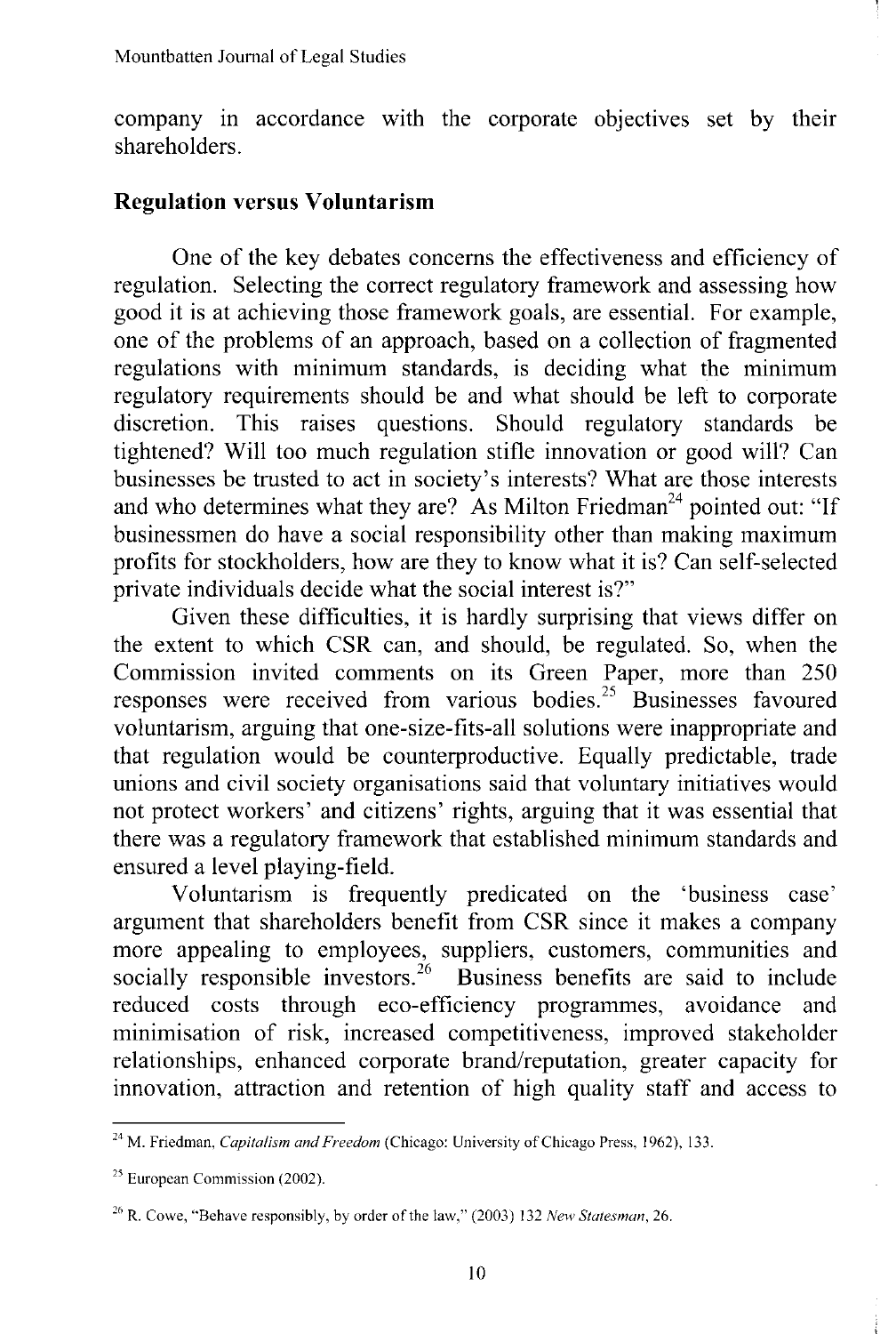ethical investor funds.<sup>27</sup> It is even argued that these regulation-liability issues and the ongoing pressure of consumers, governments and society create a licence to operate.<sup>28</sup>

Another argument is that regulations fail to provide the sovereignty and incentives for an efficient response, given the plurality of environmental, political, cultural, geographical, social and economic contexts facing businesses. A firm trading in a local community will face different pressures from one that trades with many nations. The size of a firm, regardless of its trading boundaries, can also affect CSR practice.<sup>29</sup> SMEs can be subject to a number of distinctive and intrinsic characteristics that set them apart from larger firms, thus affecting the content, nature and extent of CSR activities.<sup>30</sup> The final report of the EU Multi-stakeholder Forum<sup>31</sup> suggests that the issues, approaches and tools most relevant for different sizes of SMEs may vary, while the  $DTI<sup>32</sup>$  insists that "the approach, challenges and opportunities would be very different as between a small software company operating exclusively in the UK and a multinational mining company".

There is also a fear that regulation would be counterproductive. The International Organisation of  $Emplovers<sup>33</sup>$  warned that "to regulate or standardize such an inherently dynamic process of voluntary action would stifle this very fundamental characteristic". Similarly, David Varney, former Chairman of Business in the Community, says that we must motivate, not legislate, stressing that "compulsory corporate responsibility runs the risk, as with many regulatory outputs, of enforcing the lowest common denominator rather than promoting the best possible practice".<sup>34</sup> He argues that legislation would make CSR "a pedestrian issue of legal compliance, rather than a dynamic matter of business sustainability". Also,

<sup>31</sup> EU Multi-Stakeholder Forum on CSR (n 14).

<sup>27</sup> Department of Trade and Industry (2004); Business in the Community, *The Business Case for Corporate Responsihility* (December 2003).

 $28$  EU Multi-Stakeholder Forum on CSR (n 14).

<sup>&</sup>lt;sup>29</sup> EU Multi-Stakeholder Forum on CSR (n 14); Department of Trade and Industry (n 2); European Commission, *European SMEs and social and environmental responsibility* (Observatory of European SMEs No.4 2002).

<sup>30</sup> European Commission (n 29).

 $32$  Department of Trade and Industry (n 2), 7.

<sup>33</sup> International Organization of Employers, *Corporate Social Responsihility: An IDE Approach* (Geneva: March 2003) -Introduction: The role of business in a changing society.

<sup>34</sup> See http://www.bitc.org.uk/ .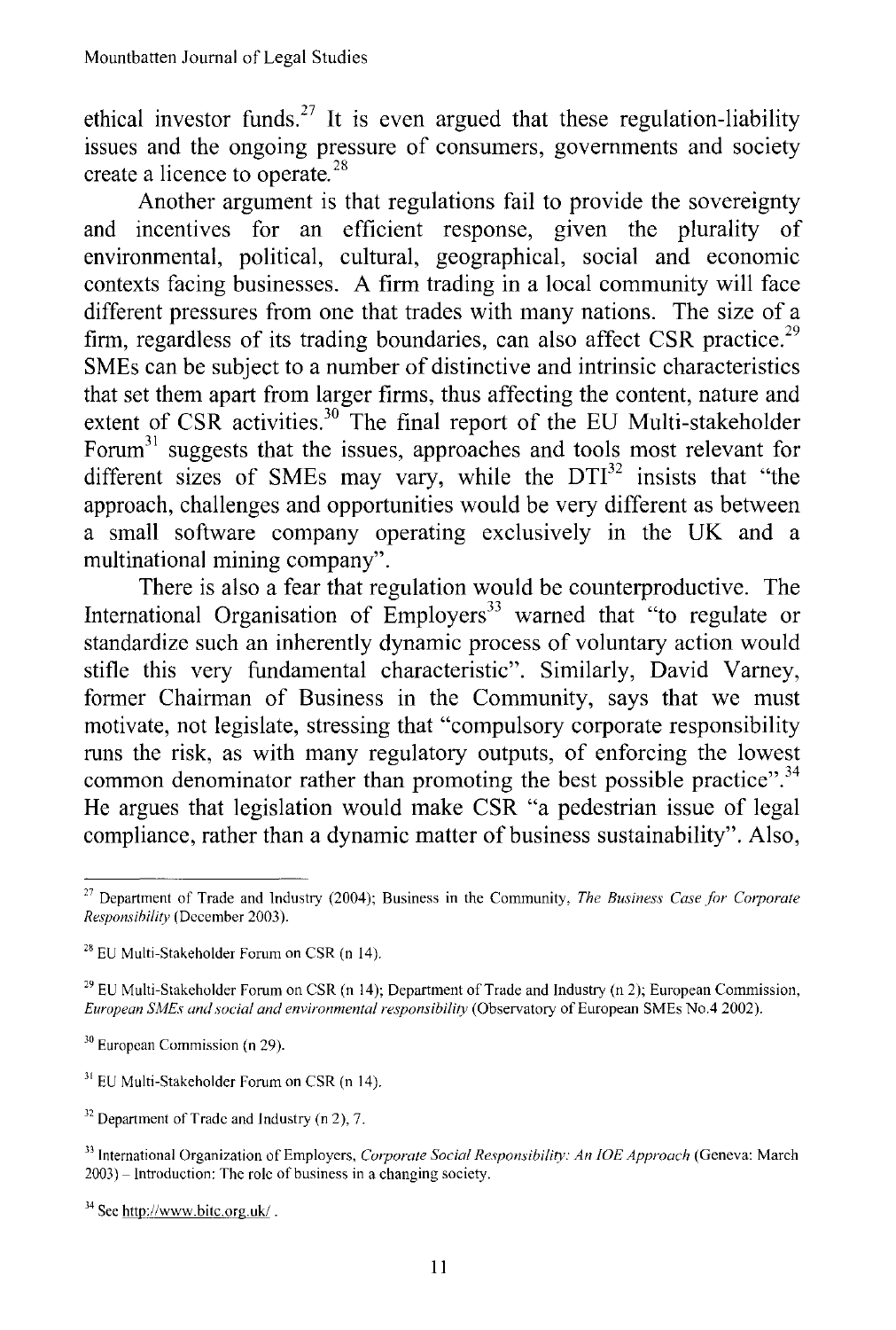Mary Francis, Director General of the Association of British Insurers, suggests that it would be counterproductive to adopt a "bossy-boots mindset", determined to make companies behave in ways we decide are good for them. To her, "we are not qualified to set absolute standards, for emissions for example, or to define how many cigarettes it is ethical for supermarkets to sell".<sup>35</sup> A basis for her argument is that regulated CSR would eliminate the right of companies to differentiate themselves by competing to be more responsible; responsibility, she says, implies an element of free-will.

Alternatively, if CSR is good for business<sup>36</sup> and voluntary reporting is the preferred approach, then why do so few companies report on their wider impacts? In 2000 the Prime Minister challenged the top 350 FTSE companies to report on CSR by the end of 2001. There was a disappointing response suggesting that, despite the rhetoric, the 'business case' is an invention. Doane<sup>37</sup> says that there are two core problems with the 'business case' argument. Firstly, market mechanisms rely on informed consumers, yet "the perfectly informed 'ethical consumer' is nonexistent". Secondly, "the incentives for business are simply insufficient". Doane argues passionately:

Delivering on the broader sustainability agenda through voluntary means seems a naïve ideal at best and a manipulated half-truth at worst, proffered only by those who want to avoid socalled 'red-tape' where it is in their best interest.

Similarly, Henderson $38$  points to the continuing scepticism that CSR provides financial benefits. This is reinforced by  $\tilde{K}$ luth, $39$  who says that, for a "business to commit money on an indefinite basis to activities that

<sup>&</sup>lt;sup>35</sup> See http://www.mallenbaker.net/csr.

<sup>36</sup> For arguments that CSR is good for business performance, see D. Grayson and A. Hodges, *Corporate Social Opportunity* <sup>I</sup> *Seven Steps to Make Corporate Social Re,ponsibility Work* .ft" *Your Business* (Greenleaf Publishing 2004); Department of Trade and Industry (n 2); Business in the Community (n 27); European Commission 2001 (n 2); T. Swift and S. Zadek, *Corporate Responsibility and the Competitive Advantage* of *Nations* (The Copenhagen Centre & Aeeountability,2002); World Business Council for Sustainable Development, *Corporate Social Responsibility: making good business sense* (January 2000).

<sup>&</sup>lt;sup>37</sup> D. Doane, *Market failure: the case for mandatory social and environmental reporting (New Economics* Foundation, March 2002), 1-2.

<sup>&</sup>quot; D. Henderson, *Misguided Virtue: False Notions of Corporate Social Responsibility* (London: Institute of Economic Affairs, 2001 ).

<sup>&</sup>lt;sup>39</sup> A. Kluth, "Why should corporate responsibility be altruistic?", *Ethical Corporation Online* (May 2004), http://www.ethicalcorp.eom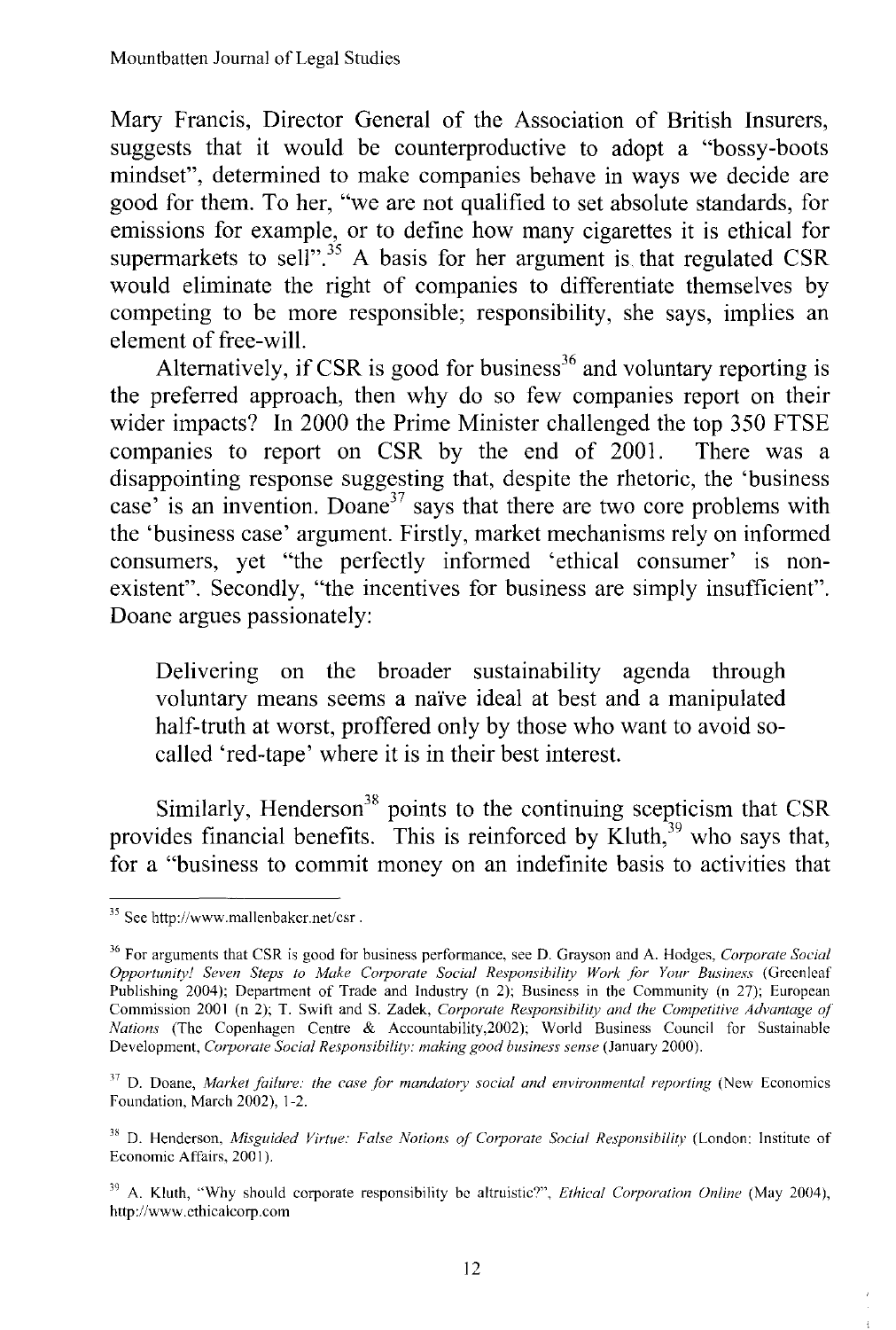may have no material relationship to business operations, at best, is questionable and, at worst, destroys shareholder value". Kluth argues that altruism fails because it cannot guarantee a commitment to CSR through good and bad times. Firms are more likely to embrace CSR when profits are up  $-$  when they can afford the luxury of investing in responsible initiatives - or when their reputation has been tarnished by poor publicity!

There is also a concern that voluntary approaches could lead to differences between what firms say they do and what they actually do in practice. Research undertaken by  $Adams<sup>40</sup>$  led to the conclusion that company reports on ethical, social and environmental issues do not demonstrate accountability to key stakeholder groups. Likewise,  $Green<sup>41</sup>$ says that many FTSE 350 companies still do not produce regular social and environmental reports and, furthermore, there are no consistent standards amongst those that do:

This can make it difficult to distinguish substance from gloss, and means that companies taking corporate responsibility seriously must compete with the 'free-riders' in their industry who do not.

Similarly, Andy King MP points out that *even* companies recognise that, for CSR to be effective, there must be a common set of enforceable rules (a 'level playing field'). He argues that the Government must playa key role, because:

As long as social and environmental reporting remains voluntary, I believe that only good companies will improve while those less responsible will continue to escape the scrutiny they deserve, even taking advantage of the lack of regulation to exploit stakeholders $42$ 

<sup>40</sup> C. Adams, "The ethical, social and environmental reporting-performing portrayal gap," (2004) 17(5) *Accounting, Auditing and Accountability Journal, 731.*

<sup>&</sup>lt;sup>41</sup> S. Green, "Time to clean up business and inject real substance into corporate social responsibility," (2004) *The Barrister,* Issue 20 (http://www.barristermagazine.com/).

<sup>42</sup> See http://www.epolitix.com .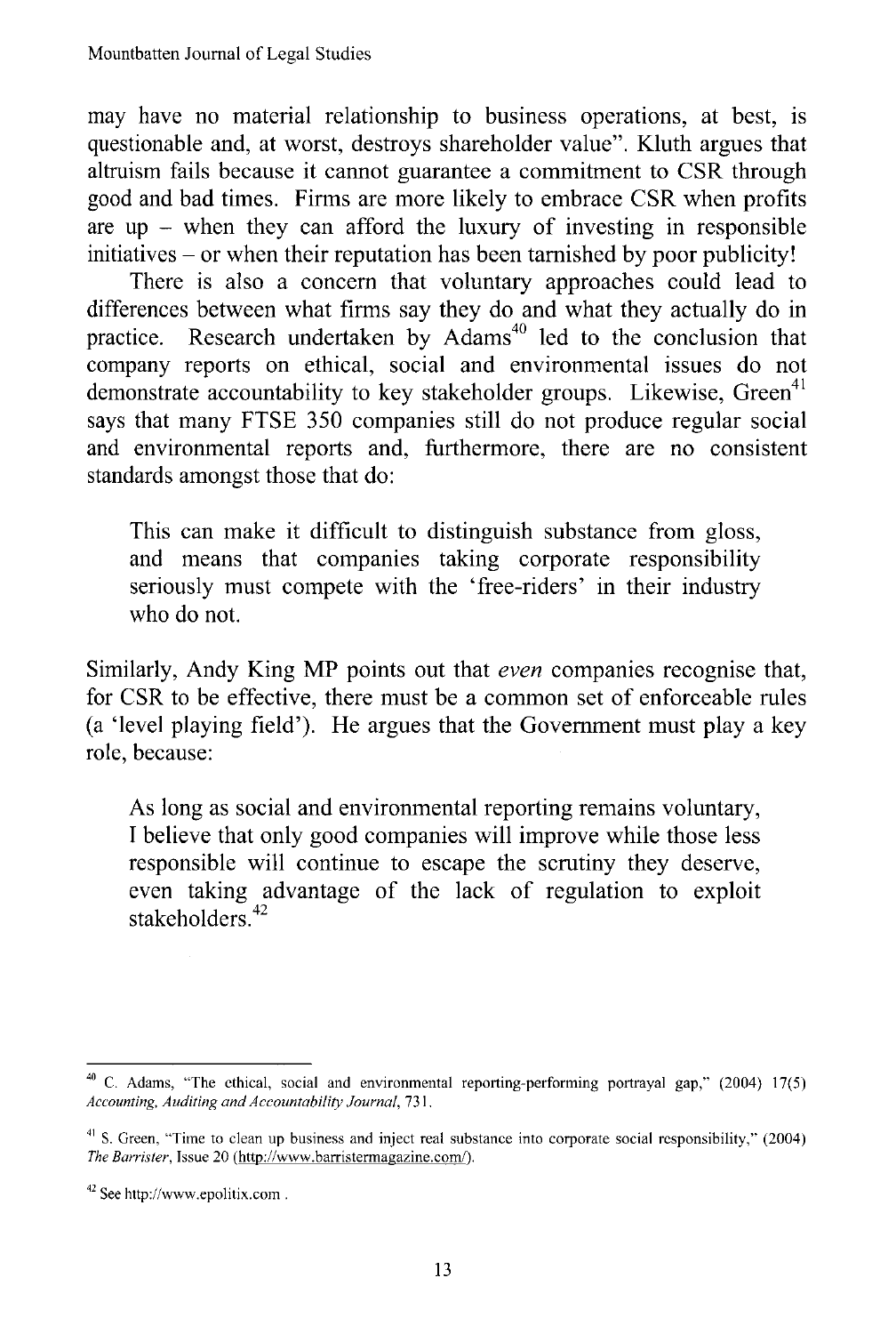An example of how a company can appear to be applying CSR principles has been poignantly outlined by Waddock.<sup>43</sup> The company was:

... one of six companies recently profiled in a report on corporate involvement in economic development by the Boston College Centre for Corporate Citizenship for its innovative programs to help minorities and women. This company won six environmental awards in 2000, has widely recognized human rights, environmental, anti-corruption and anti-bribery, and climate change policies. Recognition of its performance, both financially and as a corporate citizenship came in multiple business publications...To solidify its corporate citizenship in the public's eyes, it issued a triple bottom line report covering not only its economic but also its social and environmental performance. The only problem? You guessed it. The company is Enron.

## **The OFR Regulations**

In March 1998 Margaret Beckett of the DTI launched a long-term review of company law. This was carried out by an independent Company Law Review Steering Group (CLRSG) and its aim was to develop a simple, modem, efficient and cost-effective framework for undertaking business activity. Its final report<sup>44</sup> stated that there was a "well-developed" system of financial reporting, which is essentially quantitative and historic", but that companies are "increasingly reliant on qualitative and intangible assets such as the skills and knowledge of their employees, their business relationships and their reputation". Information on future plans, opportunities, risks and strategies should, therefore, be considered as important as the historical review of performance.

The CLRSG proposed that companies of significant economic size be required to produce, as part of their annual report and accounts, an OFR.<sup>45</sup> It would provide information on direction, performance and "all

<sup>43</sup> S. Waddock, "Fluff is not enough - managing responsibility for corporate citizenship," *Ethical Corporation Online* (March 2002), *http://www.ethicalcom.com .*

<sup>44</sup> Company Law Review Steering Group, *Modern Companv Law: For a Competitive Economy* (Final Report, June 2001), 3.33.

<sup>&</sup>lt;sup>45</sup> *Ibid.*, 3.34-3.45. A voluntary form of OFR exists. The Accounting Standards Board issued a statement of best practice in 1993 and a revised statement in 2003. It has been suggested that there is already a high level of compliance and that the introduction of a compulsory OFR is unnecessary. Indeed, some "have expressed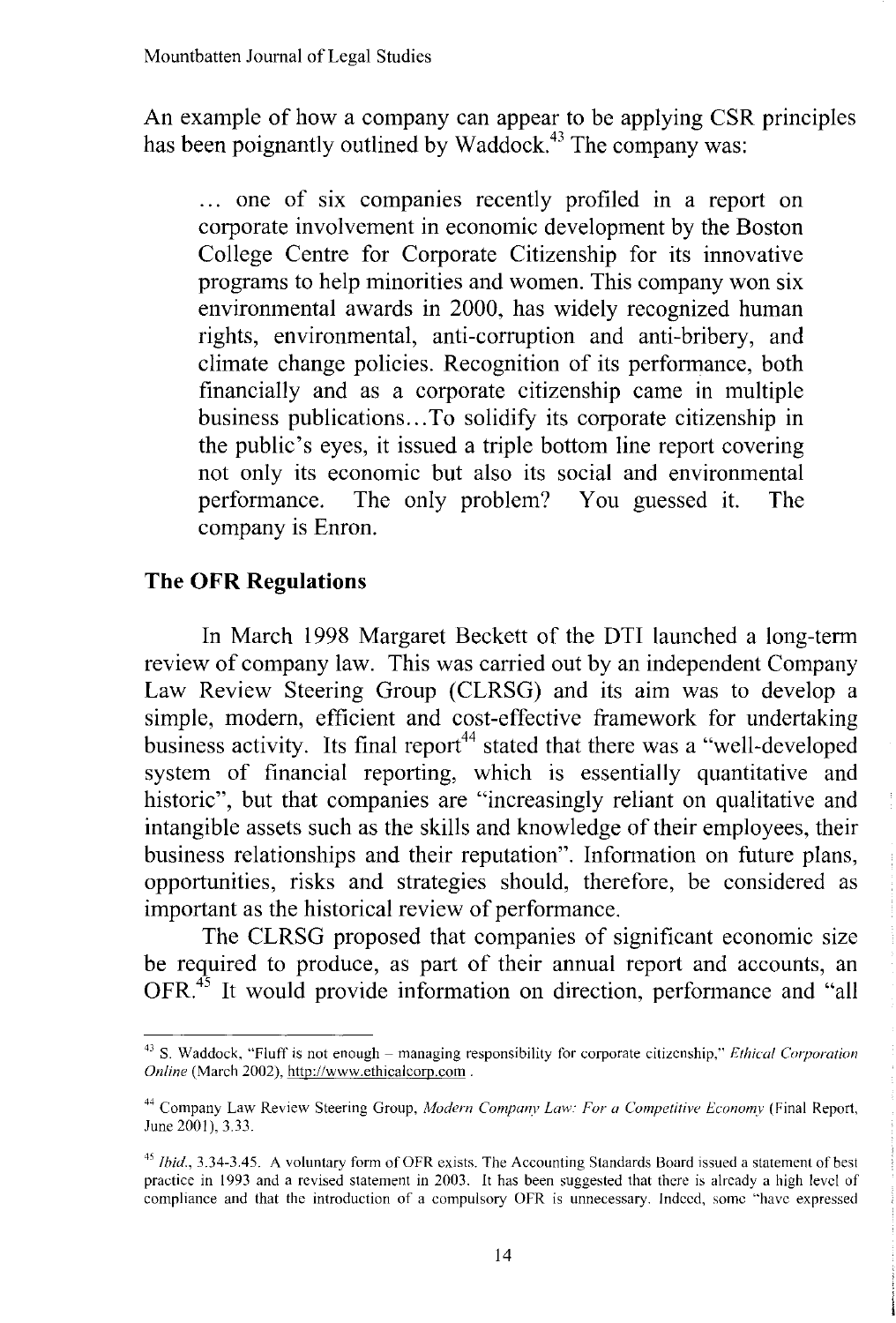other aspects which the directors judge necessary to an understanding of the business, such as key business relationships and environmental and social impacts". Essentially, there was a desire to improve transparency in corporate reporting. The CLRSG claimed that the requirement to produce an OFR would improve the quality, usefulness and relevance of information available to the markets and to everyone with an interest in the company. It suggested that this was best achieved through the provision of mandatory and discretionary information. Firstly, it was recommended that there should be three mandatory items: (a) the company's business, strategy, and principal drivers of performance, (b) a review of the development of the company's business over the year and  $(c)$  the dynamics of the business, including events, trends and other factors which may substantially affect future performance. According to the CLRSG, these issues are universally relevant to an understanding of company performance and so there is no reason why all companies within the scope of the requirement should not report on them. Secondly, the OFR should contain discretionary information on important areas like corporate governance and reputation, employee and community relationships, environmental and social issues, and customers and ethical issues. Significantly, however, it was suggested that it should be for the directors to decide which of these issues are relevant to an understanding of the business and, therefore, need to be included in the OFR.

The CLRSG's OFR recommendations were adopted in the Government's Company Law White Paper.<sup>46</sup> Part Two recounts the Government's position on the OFR and, as Goddard<sup>47</sup> maintains, it is in this context that the White Paper refers to CSR. On proposals for an OFR, it is declared that companies should provide more qualitative and forwardlooking reporting as well as information that is quantitative, historical or about internal company matters. The White Paper acknowledged that, in deciding in good faith what would be most likely to promote the success of the company, directors should take account of factors within and outside the company, which are relevant to achieving its objectives. These include relationships with employees, customers and suppliers, the company's impact on the wider community and the company's impact on the

concern that replacing the present voluntary OFR with a mandatory requirement will stifle innovation in a fastdeveloping field and lead to defensive, less informative, 'boilerplate' reporting." The CLRSG says these concerns arc "misplaced" *(ihid, 3.36).*

<sup>46</sup> Department of Trade and Industry (n 20), 4.28-4.41.

<sup>47</sup> R. Goddard, "Modernising Company Law: The Government's White Paper." (2003) 66(3) *Modern Law Review,* 402.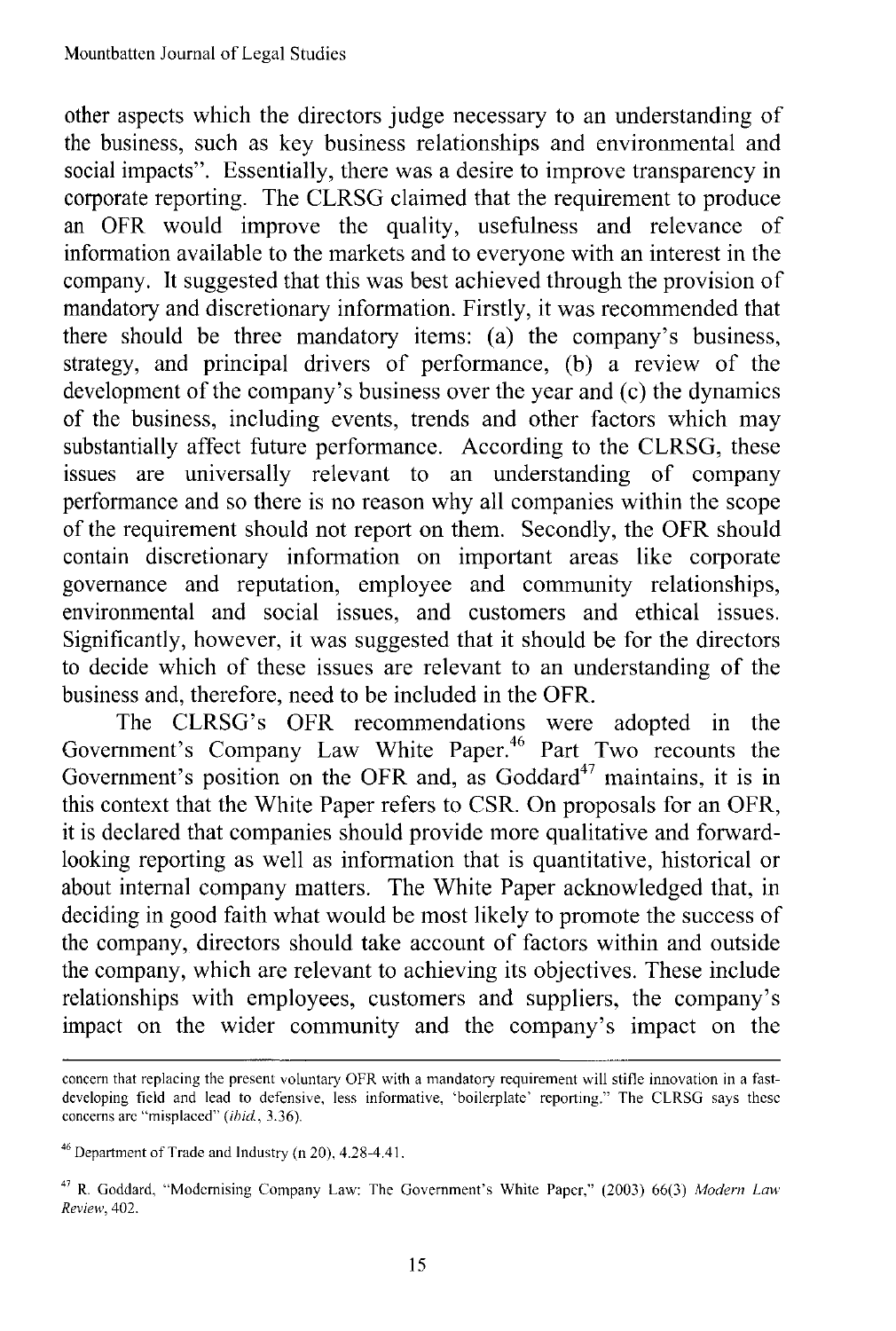environment. The requirement to provide information, however, is somewhat moderated since its inclusion in the OFR should be where it is relevant to an assessment of the company's business. It is further tempered by the use of the word, "material". It states that "the new requirement to report, for example, on material environmental issues would be a major contribution to both corporate social responsibility and sustainable development initiatives". Attention is drawn to the word, "material", since it will ("of course") be for directors to decide precisely what information is material to their business.<sup>48</sup> It is again significant that directors will be responsible for how these issues are covered in the OFR. According to the Government, this will lead to companies providing the right quantity and quality of information. Moreover, any company that fails to do so will "risk adverse comparison and questions from shareholders and others" and, ultimately, "the directors may need to defend the process behind their reporting before the courts".

The Government chose to implement the OFR and the provisions of the Account Modernisation Directive using secondary legislation through powers available under the Companies Act 1985.<sup>49</sup> The Consultative Document and Draft Regulations<sup>50</sup> were published in May 2004.<sup>51</sup> The executive summary confirms the distinction between mandatory and discretionary information, stressing that the OFR is to be produced for shareholders.<sup>52</sup> Following extensive consultation, the draft regulations were implemented by the Companies Act 1985 (Operating and Financial Review and Directors' Report, etc.) Regulations 2005. <sup>53</sup> These Regulations amend the Companies Act 1985 to require directors of quoted companies to prepare an OFR each financial year.<sup>54</sup> Where a company fails to comply

 $52$  Although the OFR will be prepared for shareholders, it will be relevant for other stakeholders.

<sup>53</sup> Statutory Instrument 2005 No. 101 I.

<sup>54</sup> Section 234AA, "Duty to prepare operating and financial review." After considering the Review recommendations that public and large private companies should prepare an OFR, the Government decided that

 $48$  Department of Trade and Industry (n 20), 4.32-4.33. In this respect the White Paper has been described as "something of a half-way house." (See, ENDS, "Company law shake-up set to stimulate environmental reporting," (2002) 330 July).

<sup>&</sup>lt;sup>49</sup> "The result is something of dog's dinner, with numerous amendments to existing statutes which themselves have already been amended several times". (See ENDS "OFR legislation adapted to fit closely with ED requirements," (2004) 352 May).

<sup>&</sup>lt;sup>50</sup> Draft statutory instrument entitled, "The Companies Act 1985 (Operative and Financial Review and Directors' Report) Regulations 2004."

<sup>&</sup>lt;sup>51</sup> Department of Trade and Industry, Draft Regulations on the Operating and Financial Review and Directors' Report: A consultative document (DTI/Pub 7294/3'k/03/04/NP May 2004).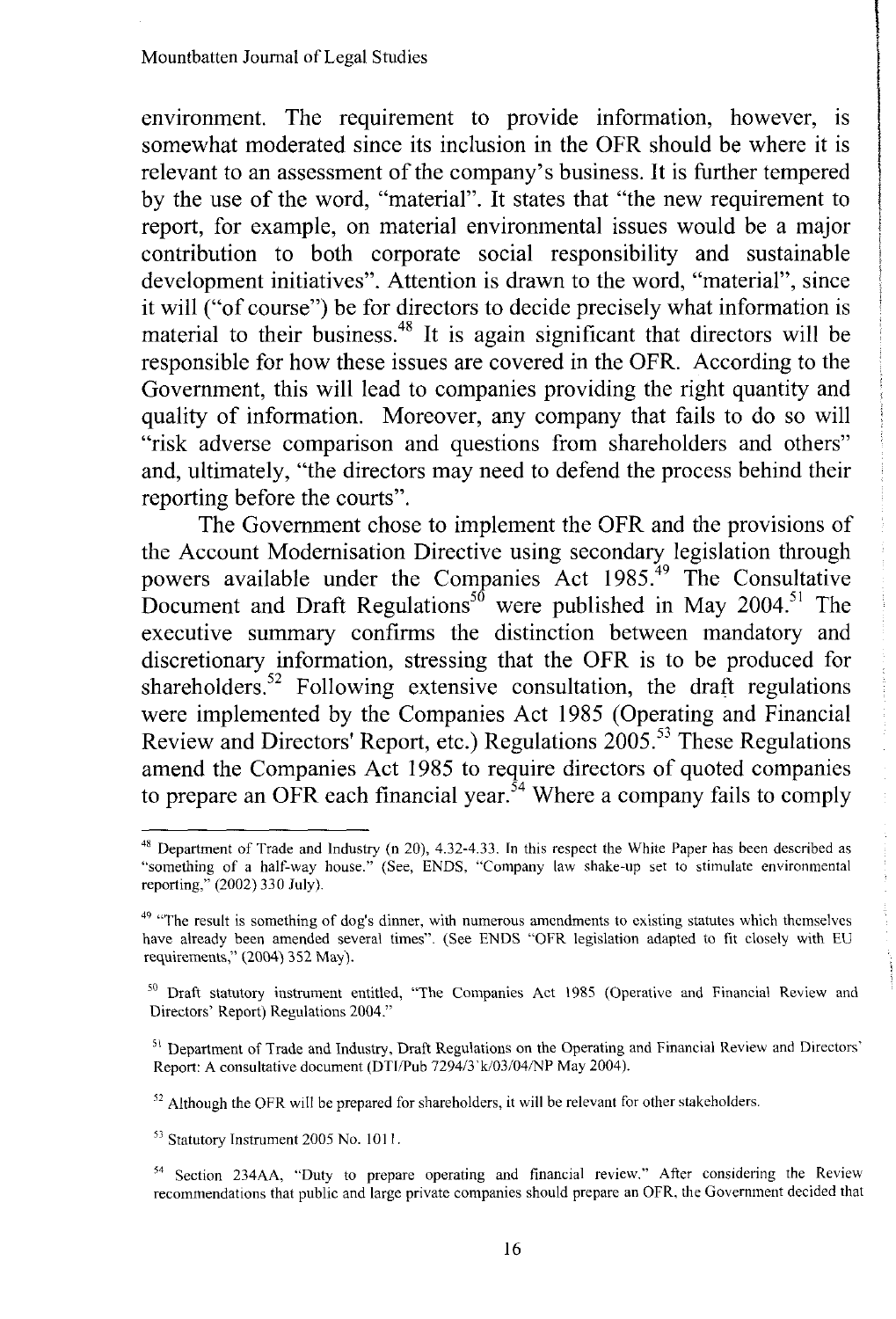with the provisions relating to the preparation and contents of the OFR, every director, who knew that it did not comply or was reckless as to whether it complied or not and failed to take all reasonable steps to prevent the review from being approved, is guilty of an offence and liable to a fine - importantly, the Regulations do not include a 'safe harbour' provision. In terms of content, the  $OFR<sup>55</sup>$  is to be a balanced and comprehensive analysis of (a) the development and performance of the business of the company during the financial years, (b) the position of the company at the end of the year, (c) the main trends and factors underlying the development, performance and position of the business of the company during the financial year and (d) the main trends and factors which are likely to affect the future development, performance and position of the company. Importantly, the OFR must be prepared so as to enable the members of the company to assess the strategies adopted by the company and the potential for those strategies to succeed.

The OFR must include (a) a statement of the business, objectives and strategies of the company, (b) a description of the resources available to the company, (c) a description of the principal risks and uncertainties facing the company and (d) a description of the capital structure, treasury policies and objectives and liquidity of the company. Yet, information relating to employees, environmental matters and social and community issues is to be included "to the extent necessary" to comply with the general requirements of the review. By using the phrase, "to the extent necessary", the OFR adopts the language of Directive 2003/51. Its inclusion replaces "material". According to the Government, it is preferable to follow the wording of the Directive since this helps to avoid confusion with the specific use of "material" in accounting.<sup>56</sup>

The statutory requirement for an OFR is supported by standards giving guidance on best practice and ensuring high levels of consistency of reporting. These standards have been prepared by the Accounting Standards Board.<sup>57</sup> In order to give time for businesses to prepare for the OFR and to review the new standards, the OFR became a legal

it should only apply to quoted companies (see Department of Trade and Industry (n 51». of which there is estimated to be approximately 1290.

<sup>55</sup> Schedule 7ZA (paragraph I), inserted into the Companies Act 1985.

<sup>&</sup>lt;sup>56</sup> Department of Trade and Industry  $(n 51)$ ,  $3.25$ : "the draft Regulations do not use the term, 'material,' though the concept remains the same."

<sup>57</sup> Accounting Standards Board, *Reporting Standard* I - *Operating and Financial Review* (London: ASB Publications, May 2005).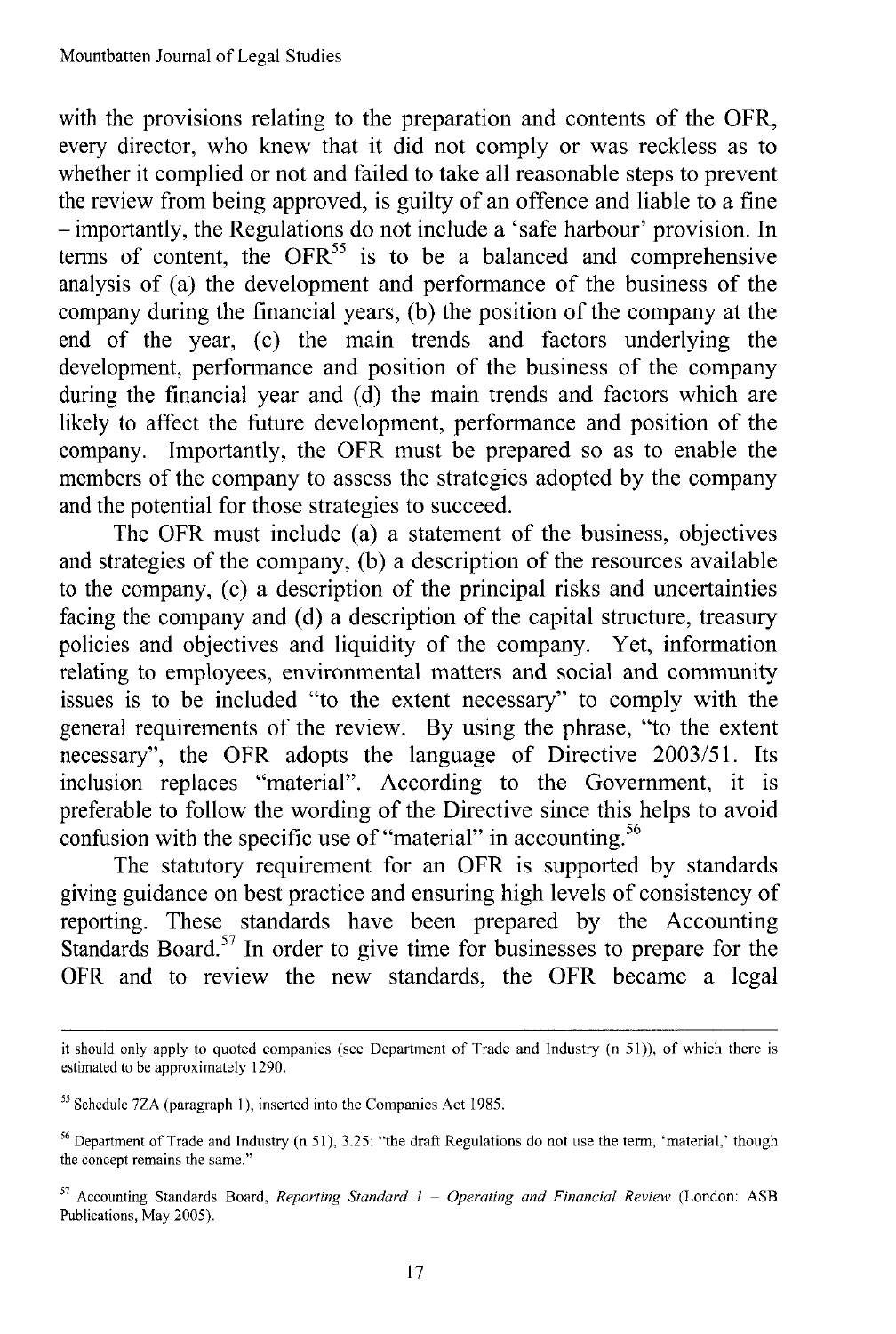requirement for all UK quoted companies for financial years beginning on, or after, 1st April 2005.

## Pressures for Further Change

The OFR has been criticised for the large amount of discretion given to directors over what can be included within the Review. Indeed, the Association of Chartered Certified Accountants, when assessing the Draft Regulations, pointed out that they provide directors with "ample opportunity" not to include environmental or other non-financial matters. <sup>58</sup> The Corporate Responsibility Coalition (CORE) goes further by suggesting that they fail to impose a duty on directors to reduce adverse environmental and social impacts – they only have to report them in certain instances.<sup>39</sup> According to CORE, the phrase, "to the extent necessary", is a weak one. CORE also suggests that, despite the CLRSG's recommendation, the OFR confines the target audience to shareholders, thus ignoring the interests of other key stakeholders such as suppliers, employees, consumers, communities and NGOs. Furthermore, in 2004 Deborah Doane, chair of CORE, argued the Government's response had been "hijacked" by big business: "as long as company law is aimed at protecting shareholder interests [there will be an inevitable] trade-off between profits and reining in certain social and environmental impacts".<sup>60</sup>

Dissatisfaction with existing and proposed frameworks is also reflected in efforts to introduce consolidated CSR measures, particularly, in the form of primary legislation making environmental and social reporting mandatory. In 2002<sup>61</sup> Linda Perham MP sponsored the Corporate Responsibility Bill, which made provision for companies to produce and publish reports on environmental, social and economic matters. It would have placed a duty on directors to consider environmental, social and economic impacts and take all reasonable steps to minimise their negative impacts. The Bill was also far-reaching because it would have affected companies with an annual turnover of not less than £5m. Although the Bill received the backing of CORE and over

 $58$  ENDS "Risks and opportunities posed by draft OFR regulations," (2004) 352 May.

*<sup>59</sup> Ibid.*

 $60$  Reported in the Guardian, 19 May 2004 (http://www.guardian.co.uk).

<sup>&</sup>lt;sup>61</sup> Linda Perham has twice attempted to introduce legislation to make companies produce and publish reports of their social, environmental and economic impacts.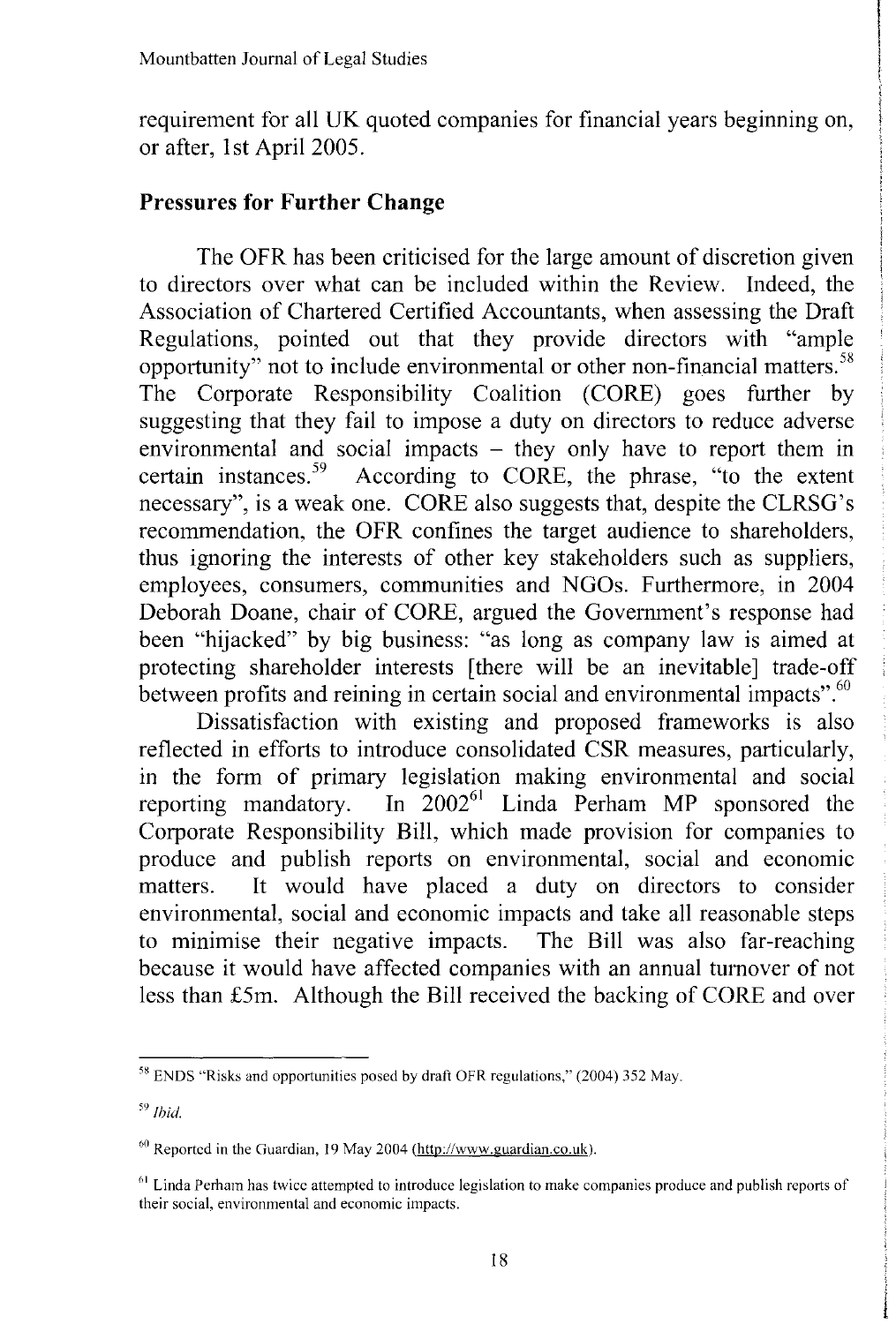230 MPs signed an Early Day Motion in support of its principles,  $62$  it failed because of lack of Government support.

The Performance of Companies and Government Departments (Reporting) Bill was the most recent attempt to enact consolidating mandatory CSR principles. Again, the Bill (a Private Member's Bill) was sponsored by CORE but was tabled by Andy King MP, who stated that its aim was "to inject some real substance into the fashionable but lamentably ineffective 'pick-and-mix' practice of corporate social responsibility". $63$ The Bill, which was given its first reading on  $7<sup>th</sup>$  January 2004, made provision for the preparation of an OFR which was to include an informed assessment of the company's impacts on the environment and on any communities in which the company operates. When promoting a  $commu$  the company operates. company's objectives, a director would have had to take account (in good faith) of all material factors that it is practicable in the circumstances for him to identify. Material factors are those which a person of care and skill would consider relevant, including the company's need to foster business relationships (including those with employees, suppliers and customers), the company's impact on the environment and communities and the company's need to maintain a reputation for high standards of conduct. A director would also have had to take all reasonable steps to minimise the company's impacts on communities and the environment.

Unlike the Corporate Responsibility Bill, the Performance of Companies and Government Departments (Reporting) Bill would have applied to fewer companies because the boundaries had been raised so that two of the following conditions had to be met: (a) a turnover of £50m or more, (b) a balance sheet of at least £25m and (c) at least 500 employees. Although the Bill failed (owing to lack of parliamentary time), it shows that the OFR is much more limited in scope and represents a missed opportunity for many people. It also suggests that support for consolidated CSR legislation is unlikely to subside in the future. In fact, CORE has recently announced that it is trying to gather support for its Companies (Impact on Communities Abroad) Bill, which would require the Government to complete a twelve-month investigation and review into UK companies' negative impact abroad and recommend legal changes on how this can be addressed in a report to Parliament.

<sup>62</sup> Guardian. 25 November 2002 (http://www.guardian.co.uk).

 $63$  Sec, http://www.epolitix.com.